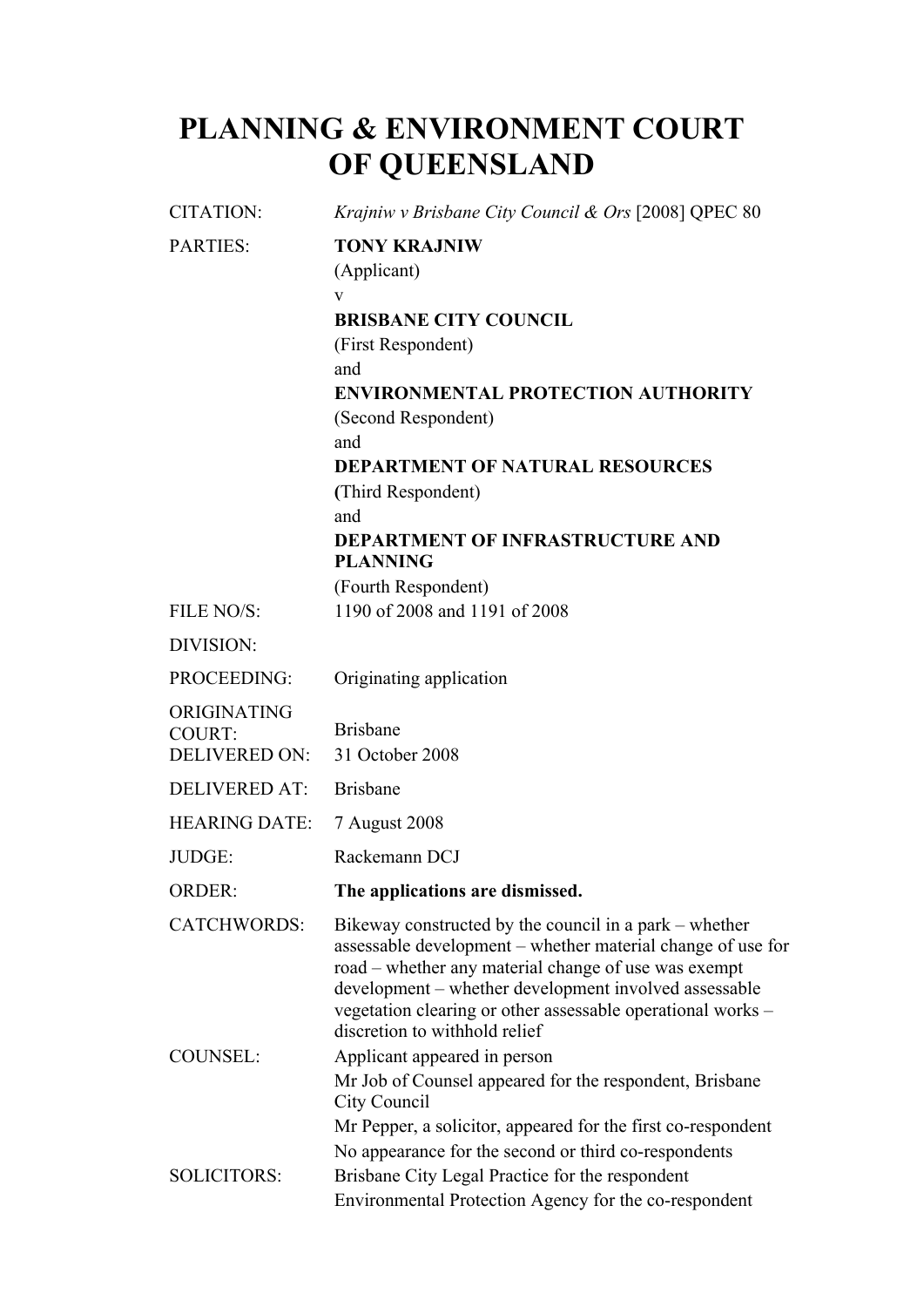- [1] These proceedings concern the development of a bikeway through the Minnippi Parklands at Tingalpa. The bikeway, which is to be constructed in stages, is proposed to be ultimately connect the Murarrie Recreation Reserve north of Wynnum Road to the existing bike track and Minnippi Parklands to the south. The Council, through Brisbane City Works, has carried out construction work with respect to one stage (referred to as stage 1A). That stage is contained within lot 50 on RP160209 (lot 50) and starts at Wynnum Road to the north and connects to a narrow strip of dedicated road connecting lot 50 to Proprietary Street, approximately south of Container Street. Construction of that stage commenced on 28 March 2008. As at the hearing of the application construction had been completed, save for some very minor ancillary works, which were expected to be completed on the day of the hearing.
- [2] The applicant is a resident of Cannon Hill who has a strong interest in wildlife in general and the local squirrel glider population in particular. He is concerned about the impact of the bikeway. He commenced these proceedings in May 2008, when stage 1A was incomplete. He sought a declaration that the development required a development approval. He also sought orders to stop further development and to require the Council to carry out restoration works. On 28 May 2008 the Council undertook not to carry out any further clearing of Minnippi Parklands in association with the provision of bikeways until the determination of this application or earlier order. The affidavit of Ms Johnson sworn that day established that the clearing for stage 1A had already been completed.
- [3] The EPA does not contend that the bikeway construction has involved any assessable development for which it is a referral agency, but it will otherwise abide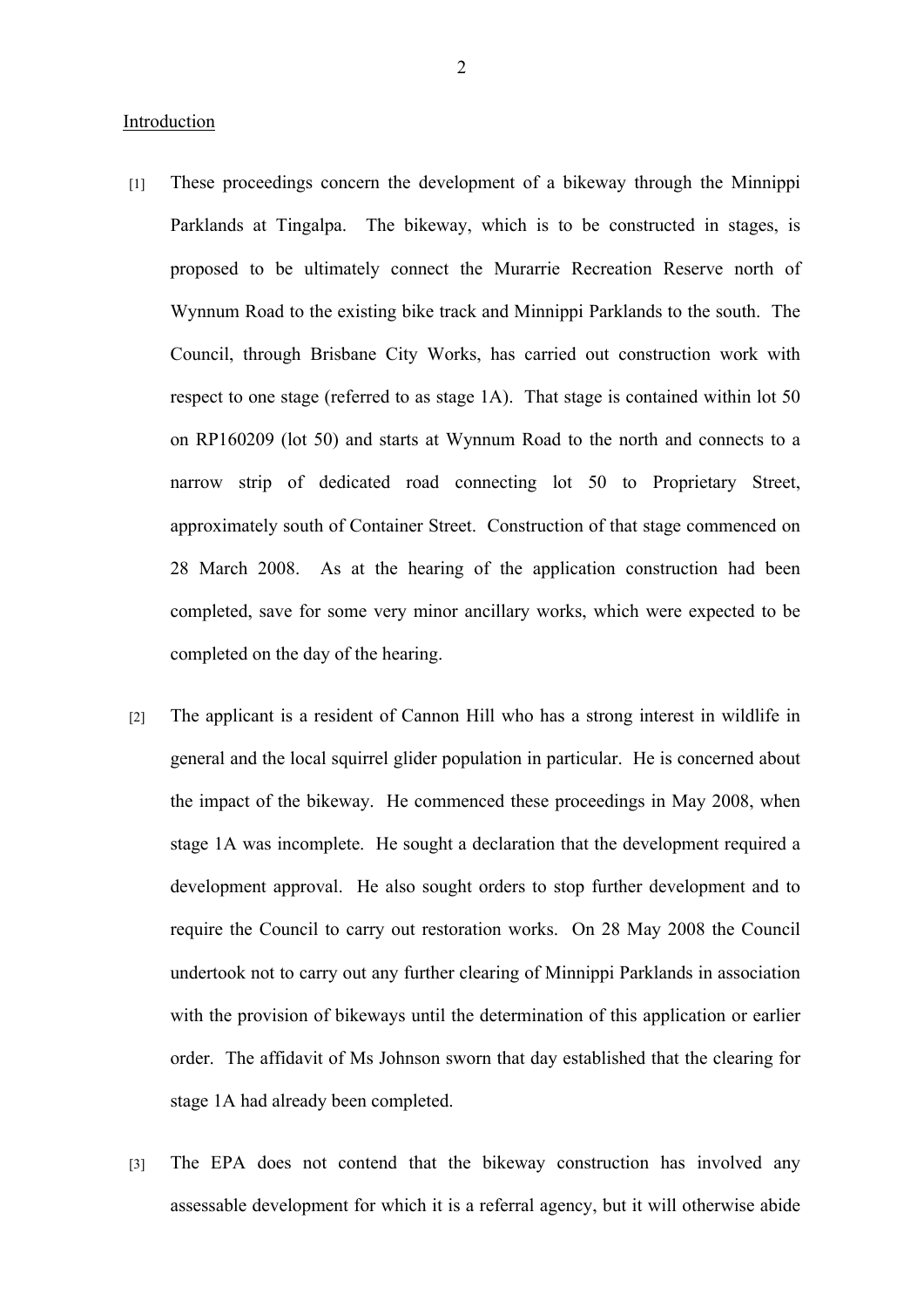by the order of the court. The third respondent did not file an entry of appearance. The fourth respondent entered an appearance, but did not play an active role in the proceedings.

- [4] It is common ground that no development permit was issued for stage 1A. The Council contends that the development was not assessable development. A development permit is only required for assessable development. No development permit is required for self assessable development or exempt development<sup>1</sup>.
- [5] The focus of these proceedings is that stage of the bikeway which has been constructed. The originating applications attacked the legality of "the current development work". By his further and better particulars dated 10 July 2008 and 28 July 2008, the applicant identified those works as the construction of stage 1. The plan attached to those particulars show what has been referred to as stage 1A, being the section which starts at Wynnum Road to the north and connects to the narrow strip of dedicated road which connects lot 50 to Proprietary Street. On the hearing of the application the applicant confirmed that he was content for the court to concentrate on that stage.

## Material change of use

- [6] The applicant contends that the bikeway constitutes the commencement of a new use, being a road. The respondent accepts that the bikeway is a road, but says that it does not constitute a material change of use: rather, it is part of the use of lot 50 for a park. It was also submitted that a road is not assessable development in any event.
- [7] Assessable development is defined in schedule 10. It includes development stated in Schedule 8, Part 1 of the IPA. The applicant did not rely upon any item in that

3

<sup>1</sup> See section 3.1.4.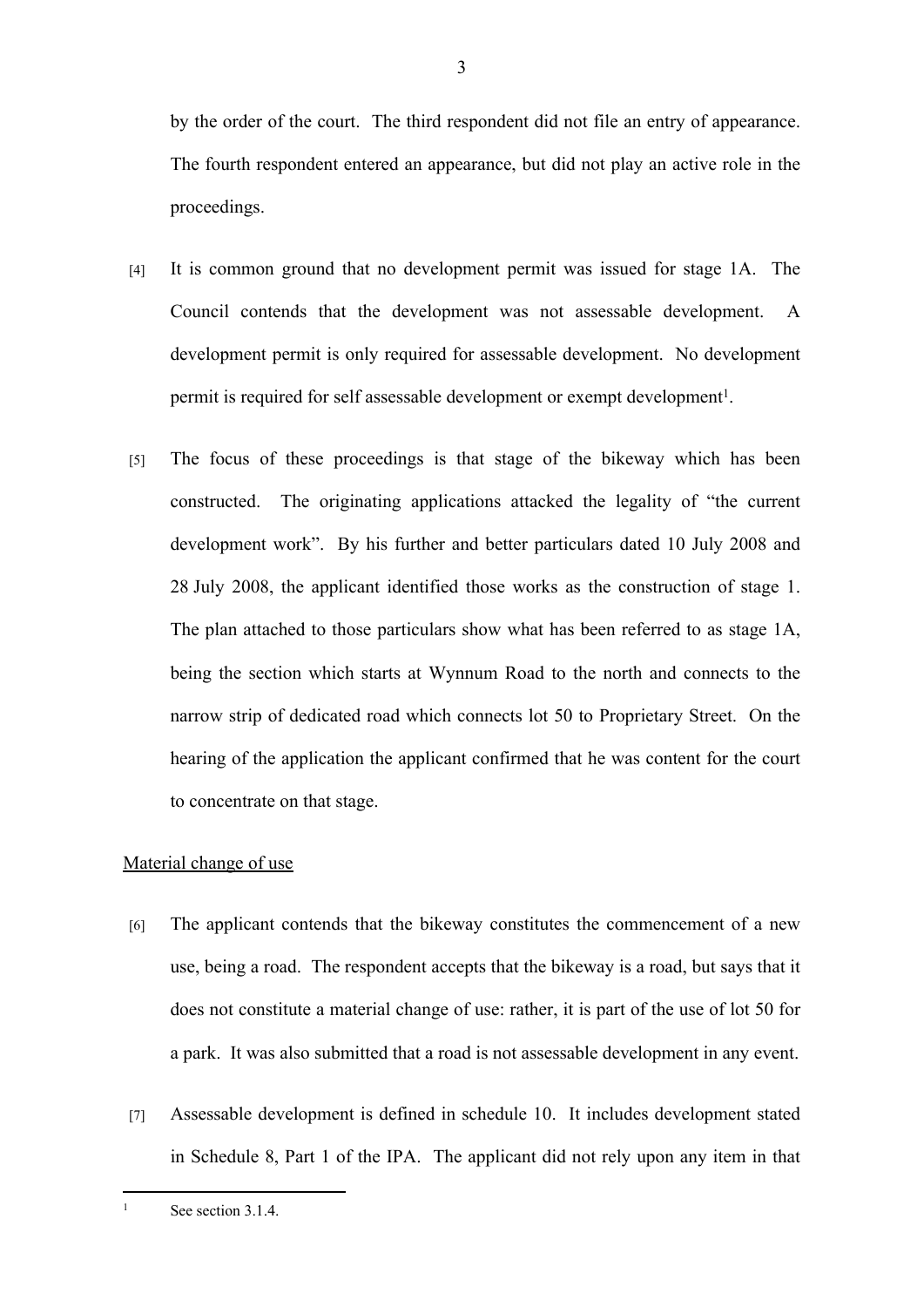schedule as making any material change of use assessable. Assessable development is defined to include other development, not stated in Schedule 8, Part 1, which is declared to be assessable development under, amongst other things, the planning scheme for the area.

- [8] The applicant rightly contends that the bikeway constitutes a "road" for the purposes of City Plan. City Plan incorporates the definition of road from the IPA which, in turn, adopts the definition from the *Transport Infrastructure Act* (the TIA). Relevantly, Schedule 6 of the TIA defines a road as including "a pedestrian or bicycle path".
- [9] City Plan identifies assessable development by the level of assessment tables for each particular area. The site of the bikeway is included within the parkland area. The level of assessment table for that area does not expressly mention a road. Development which is "any other material change of use" is listed in the table as impact assessable – generally inappropriate development.
- [10] Assessable development does not however, include exempt development. City Plan identifies exempt development in s 2.3 of chapter 3. It provides that "despite anything to the contrary in the plan, the following is exempt development". The list of exempt development includes the following:

"any development involving the construction, maintenance or operation of roads … and things associated with roads … by or on behalf of or under contract with the Brisbane City Council …"

[11] His attention having been drawn to that provision, the applicant rightly acknowledged that the bikeway falls within the description of exempt development.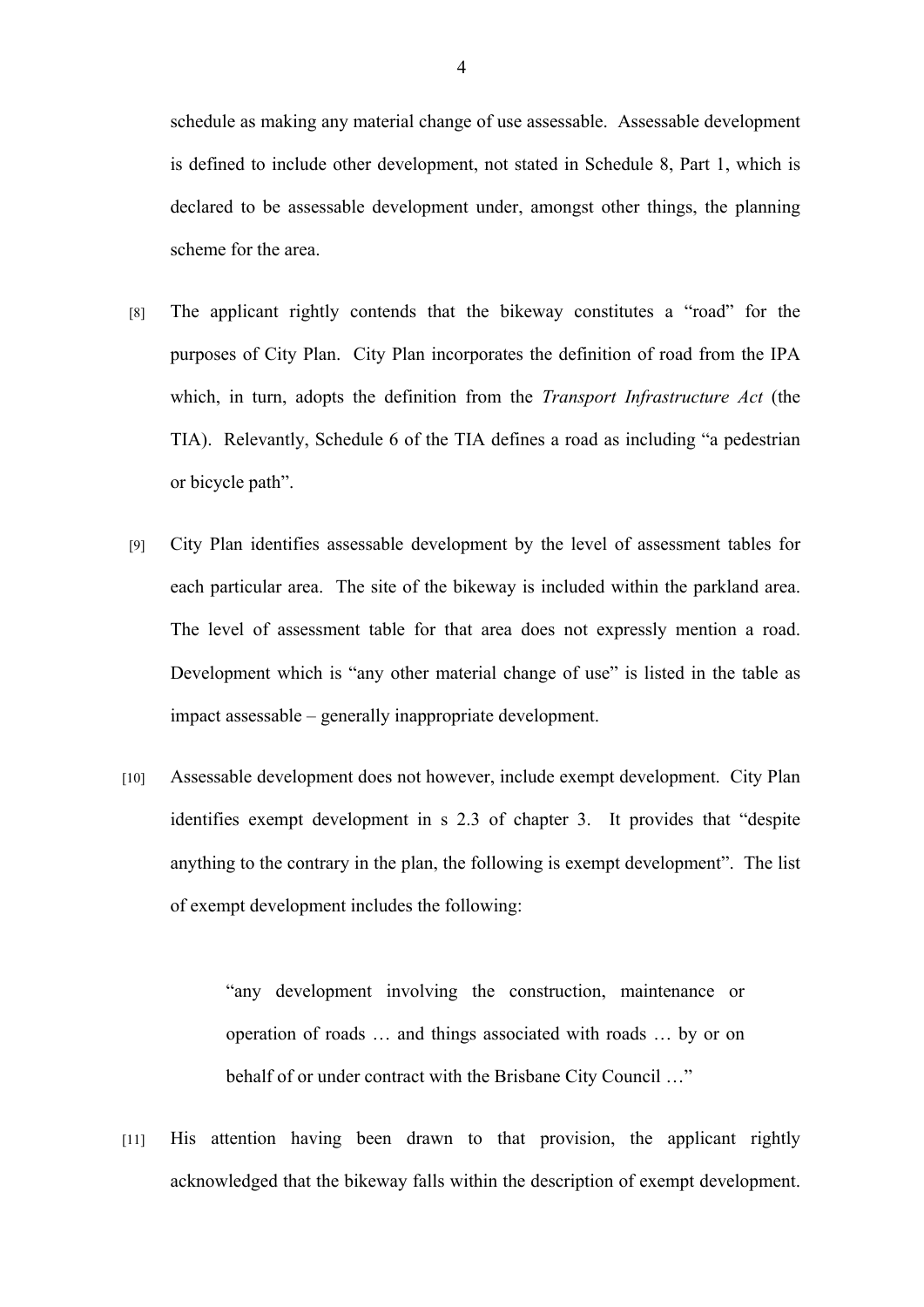That obviates the need to determine whether it was, in any event, a material change of use. Even if it was, it constituted exempt development.

## Operational works

[12] The applicant's next contention was that the development included operational works, which were assessable because they occurred in a coastal management district. Table 4 of Pt 1 of Schedule 8 of the IPA describes development, by way of operational works, which are assessable. Item 5 of that table deals with tidal work or work within a coastal management district. It makes certain operational work, other than excluded work, assessable. It was common ground that the development is not "excluded work" for the purposes of that item in the table. The development is also not tidal work. The parts of the provision relevant to the applicant's argument are as follows:

"Operational work … that is

…

- …
- (b) Any of the following carried out completely or partly within a coastal management district –
	- (i) Interfering with quarry material on State coastal land above high water mark
	- (iv) Constructing or installing works in a watercourse and not assessable under item 3 or 4.
- (c) Carried out in an Urban Development Area.
- [13] The work was not carried out in an Urban Development Area. The applicant only raised that part of the provision because he did not know what an Urban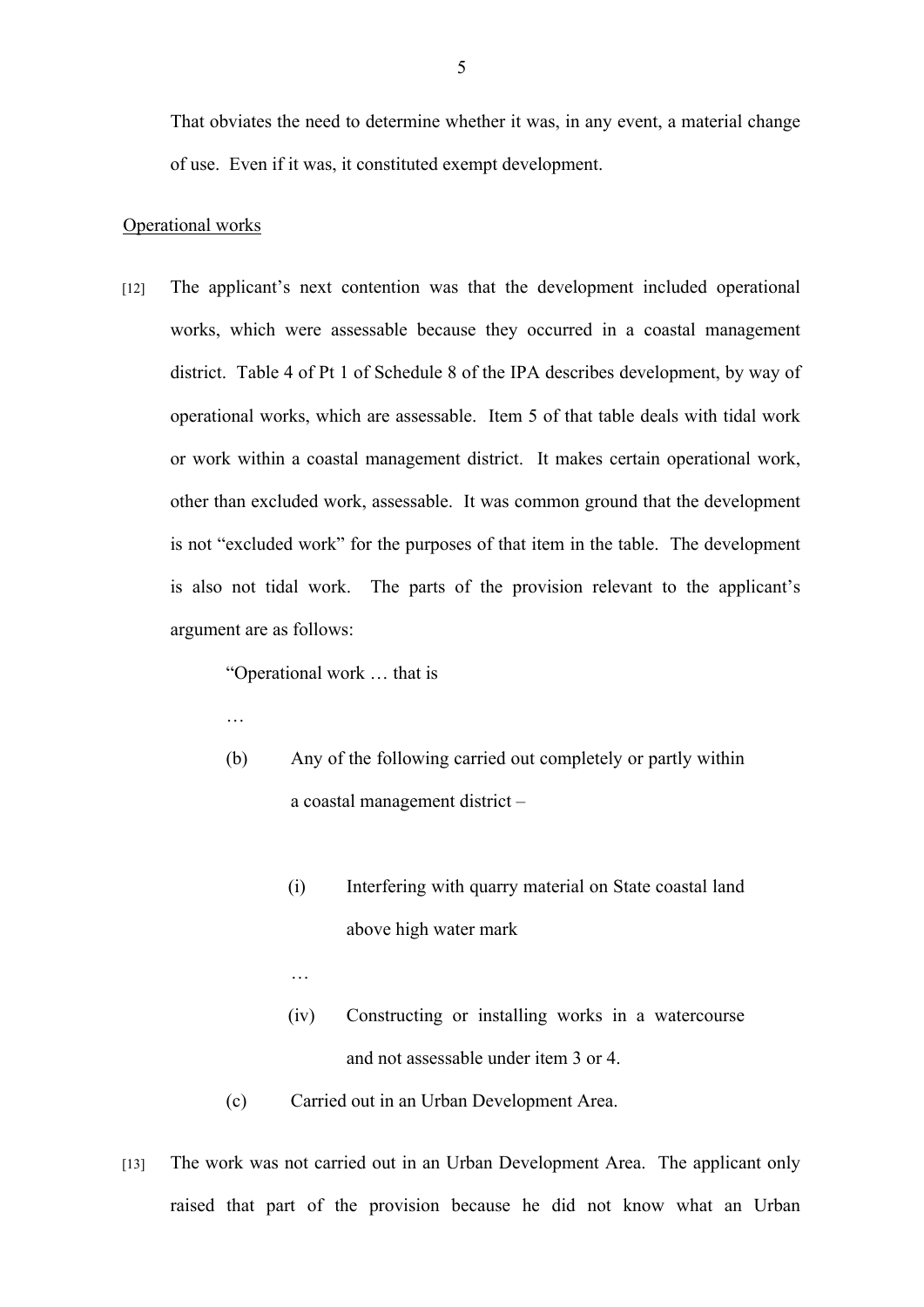Development Area is. The expression is defined, in the IPA, to mean an Urban Development Area under the *Urban Land Development Authority Act* 2007 (ULDAA). It is defined in the ULDAA to mean an area declared under s 7 of that Act. Section 7, in turn, provides that a regulation may declare a part of the State to be an Urban Development Area. The Urban Land Development Authority Regulation 2008 declares certain Urban Development Areas, none of which include the subject site.

 $[14]$  Item (b)(iv) relates to works in a watercourse that is within a coastal management district. It is common ground that the relevant area is within a coastal management district. Schedule 10 of the IPA defines a "watercourse", for the purposes of item  $(b)(iv)$  to mean:

> "… A river, creek or stream in which water flows permanently or intermittently –

- (a) In a natural channel, whether artificially improved or not; or
- (b) in an artificial channel that has changed the course of the watercourse."
- [15] In this case, the applicant asserts that works occurred within the watercourse constituted by Bulimba Creek. The Council contends that the works are beside, but not within, that watercourse.
- [16] In his further and better particulars of 28 July 2008, the applicant contended that works were carried out "below the highest astronomical tide, and in floodable areas". The affidavit of Ms Fraser, a senior environmental scientist within the Council, establishes that the entirety of the bikeway is located above the mapped highest astronomical tide. The applicant pointed out that the flood regulation line,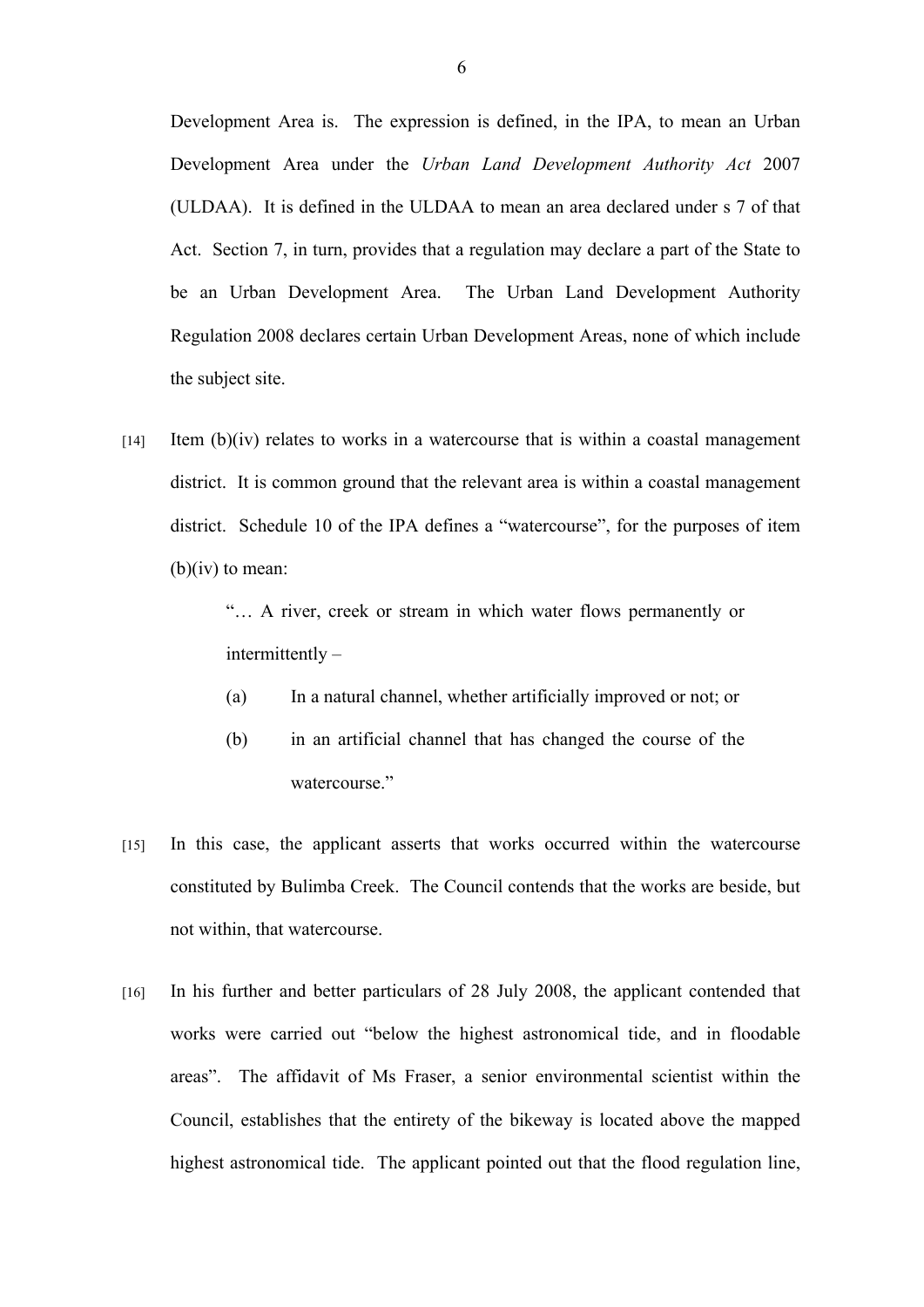as mapped by the Council, is somewhat higher than that.<sup>2</sup> Such lines however, are used by Council, not to define a watercourse but "to indicate floodplain areas reserved for flood water storage and flow, where development may be restricted."<sup>3</sup>

- [17] Even if it were accepted that works were constructed or installed within an area which may be the subject of flood water, that would not engage  $(b)(iv)$ . The focus of that provision is on a watercourse being, in this case, the creek in which water flows in the natural channel. It is not concerned with works in areas which might be impacted by water which has flooded out beyond the watercourse.<sup>4</sup>
- [18] There was a relative dearth of evidence which would permit a precise identification of the extent of the watercourse, although the documents before the court tend to suggest that the bikeway, which has been constructed adjacent to the rear of the adjoining industrial allotments, is separated from the creek. The applicant, who bears the onus in these proceedings, failed to establish that works were constructed or installed in the watercourse.
- [19] Item (b)(i) relates to interfering with "quarry material" on State coastal land above the high water mark. The IPA adopts a definition of "quarry material" from the Coastal Protection and Management Act 1995 (CPMA).<sup>5</sup> That Act defines "quarry material" as follows:
	- "1. Quarry material means material on State coastal land, other than a mineral within the meaning of any act relating to mining.

7

 $\gamma$ See exhibit 7.

<sup>3</sup> Chapter 3 p 69 of Cityplan.

<sup>4</sup> Compare *Cornerstone Properties Ltd v Caloundra City Council* [2005] QPELR 96 which concerned definitions under the *Water Act*.

<sup>5</sup> See Schedule 10.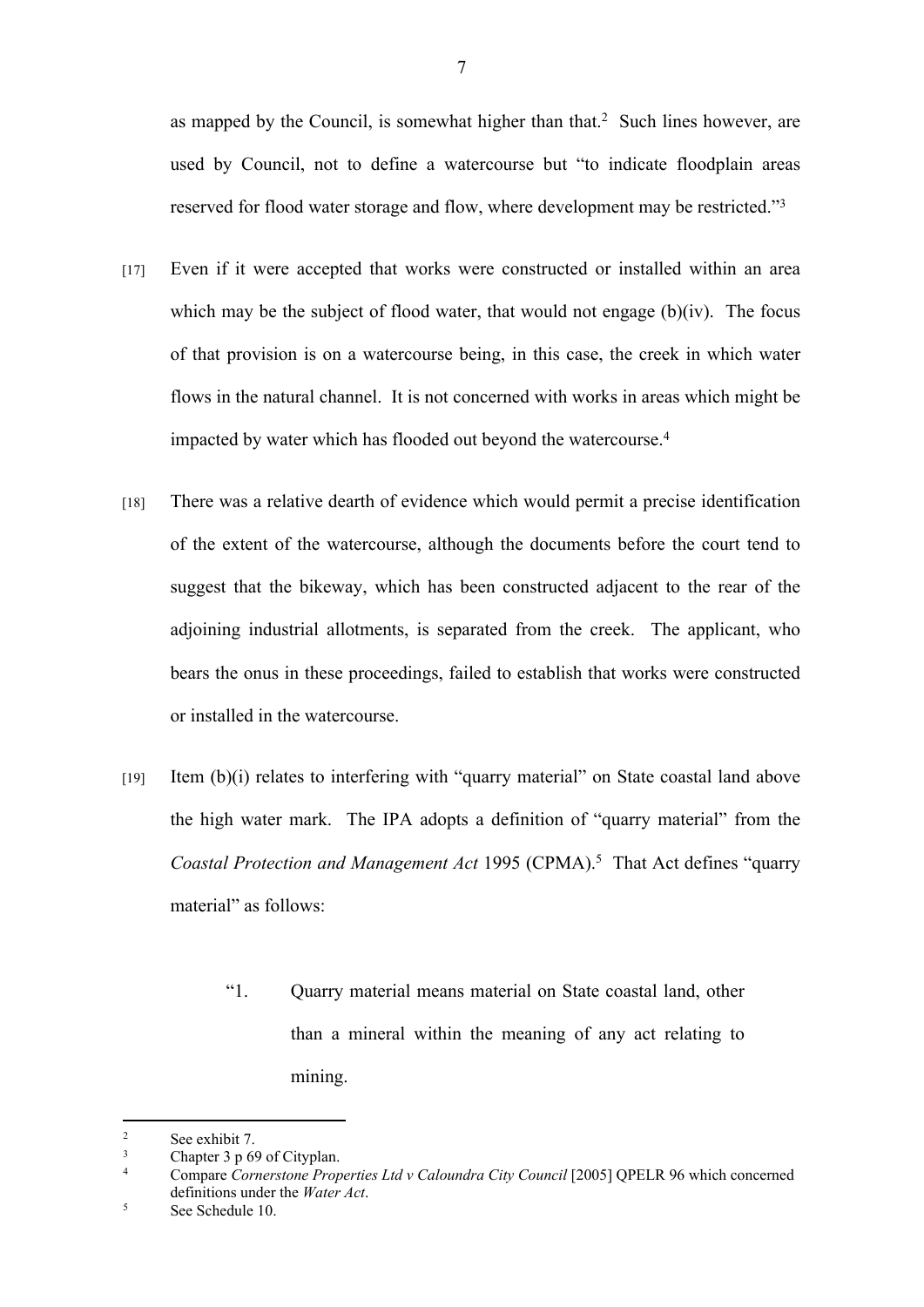- 2. For item 1, material includes, for example, stone, gravel, sand, rock, clay, mud, silt and soil, unless it is removed from a culvert, storm water drain or other drains infrastructure as waste material."
- [20] The IPA also adopts the CPMA definition of State coastal land. Section 17 of the CPMA defines State coastal land as follows:
	- "(1) State coastal land means land in a coastal management district other than land that is –
		- (a) freehold land, or land contracted to be granted in fee simple by the State; or
- [21] It is common ground that the land is within a coastal management district. Lot 50, upon which stage 1A of the bikeway has been constructed, is however, freehold land.<sup>6</sup> Accordingly, item 5(b)(i) of table 4 of Pt 1 of schedule 8 of the IPA is not engaged.

## Vegetation clearing

6

 $\cdots$ 

[22] The applicant also contends that the development was assessable by reason of the vegetation clearing which was undertaken. It is common ground that the construction of the bikeway involved the clearing of some vegetation. Clearing vegetation, including vegetation to which the *Vegetation Management Act* applies,

See affidavit of Johnson JH and Ston para 5(a).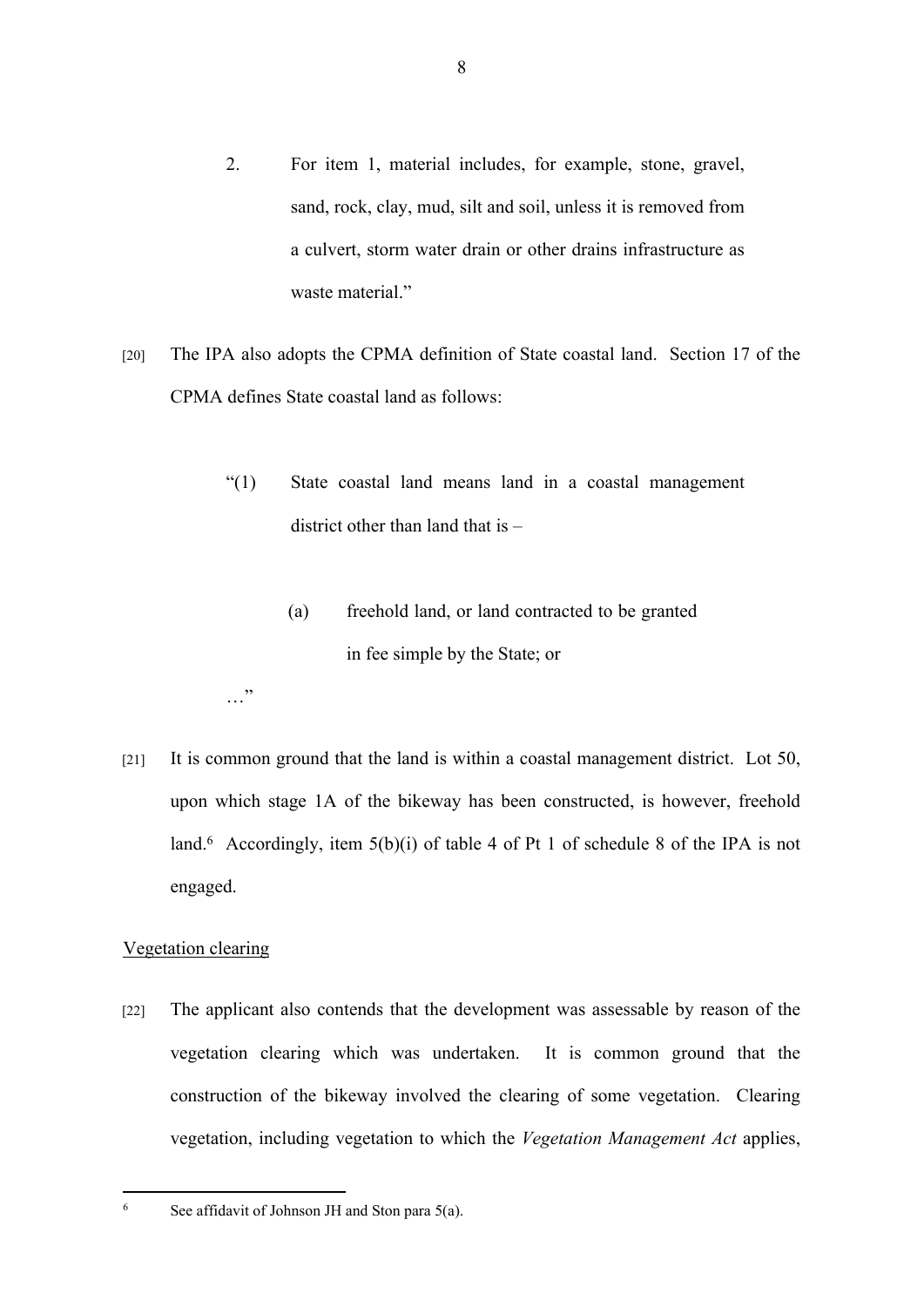is "operational work" for the purposes of the IPA.<sup>7</sup> City Plan does not make that operational work assessable. In any event, development involving the construction of roads and things associated with roads by or on behalf of the Brisbane City Council is exempt development under City Plan. The question is whether it was assessable by reason of Pt 1 of schedule 8 of the IPA.

- [23] Item 1A of table 4 of Pt 1 of schedule 8 provides that operational work that is clearing native vegetation on freehold land is assessable unless one of the exceptions is engaged. The expression "native vegetation" is defined in schedule 10 of the IPA as a "native tree or plant other than … grass or non-woody herbage". One of the exceptions is where clearing is "for urban purposes in an urban area" and where the clearing is of a remnant of concern regional ecosystem.
- [24] The expression "remnant of concern regional ecosystem" is defined, in Schedule 10 of the IPA, to mean a remnant of concern regional ecosystem as defined under the *Vegetation Management Act* 1999 (VMA). The VMA defines the expression by reference to what is shown on a regional ecosystem map (where there is one for the relevant area). A regional ecosystem map is, in turn, defined as follows:
	- 1 A regional ecosystem map means a map—
		- (a) certified by the chief executive as the regional ecosystem map for a particular area; and
		- (b) maintained by the department for the purpose of showing, for the area—
			- (i) remnant endangered regional ecosystems; and

<sup>7</sup> See s 1.3.5.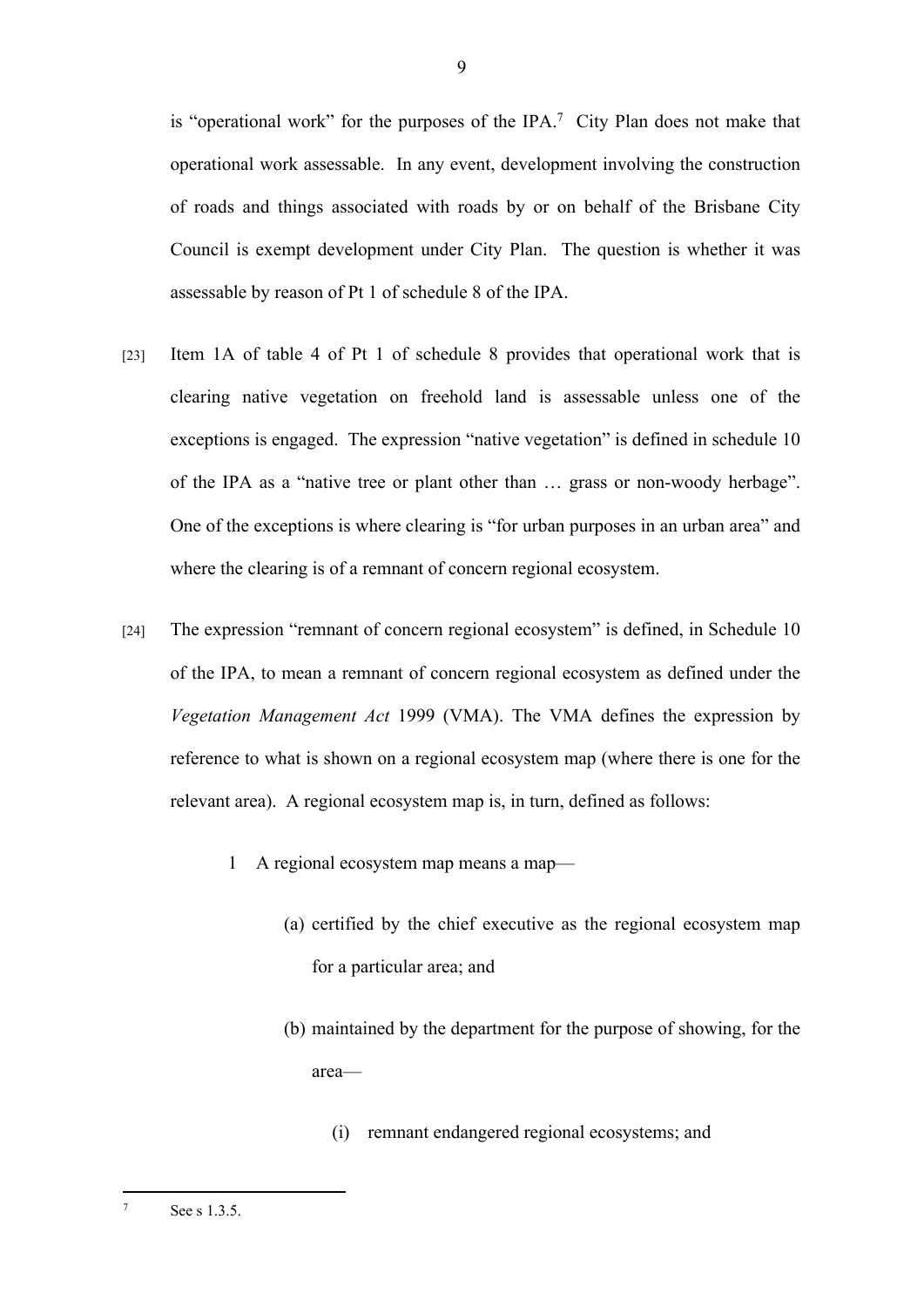- (ii) remnant of concern regional ecosystems; and
- (iii) remnant not of concern regional ecosystems; and
- (iv) numbers that reference regional ecosystems.
- 2 A regional ecosystem map includes any amendment to the map included in a schedule to the map and certified by the chief executive as an amendment to the map at the day the amendment is certified.
- [25] A copy of the certified regional ecosystem map was exhibited to Ms Fraser's affidavit. It shows that the relevant vegetation was within a remnant of concern regional ecosystem. It matters not, for these purposes, that the area may be described as being within a different ecosystem on different mapping undertaken by the council.
- [26] The IPA defines an "urban area" as, relevantly:

"An area identified on a map in a planning scheme as an area for urban purposes, including future urban purposes, but not rural residential or future rural residential purposes".

[27] The expression "urban purposes" is, in turn, defined as follows:

"Urban purposes means purposes for which land is used in cities or towns, including residential, industrial, sporting, recreation and commercial purposes, but not including environmental, conservation, rural, natural or wilderness area purposes."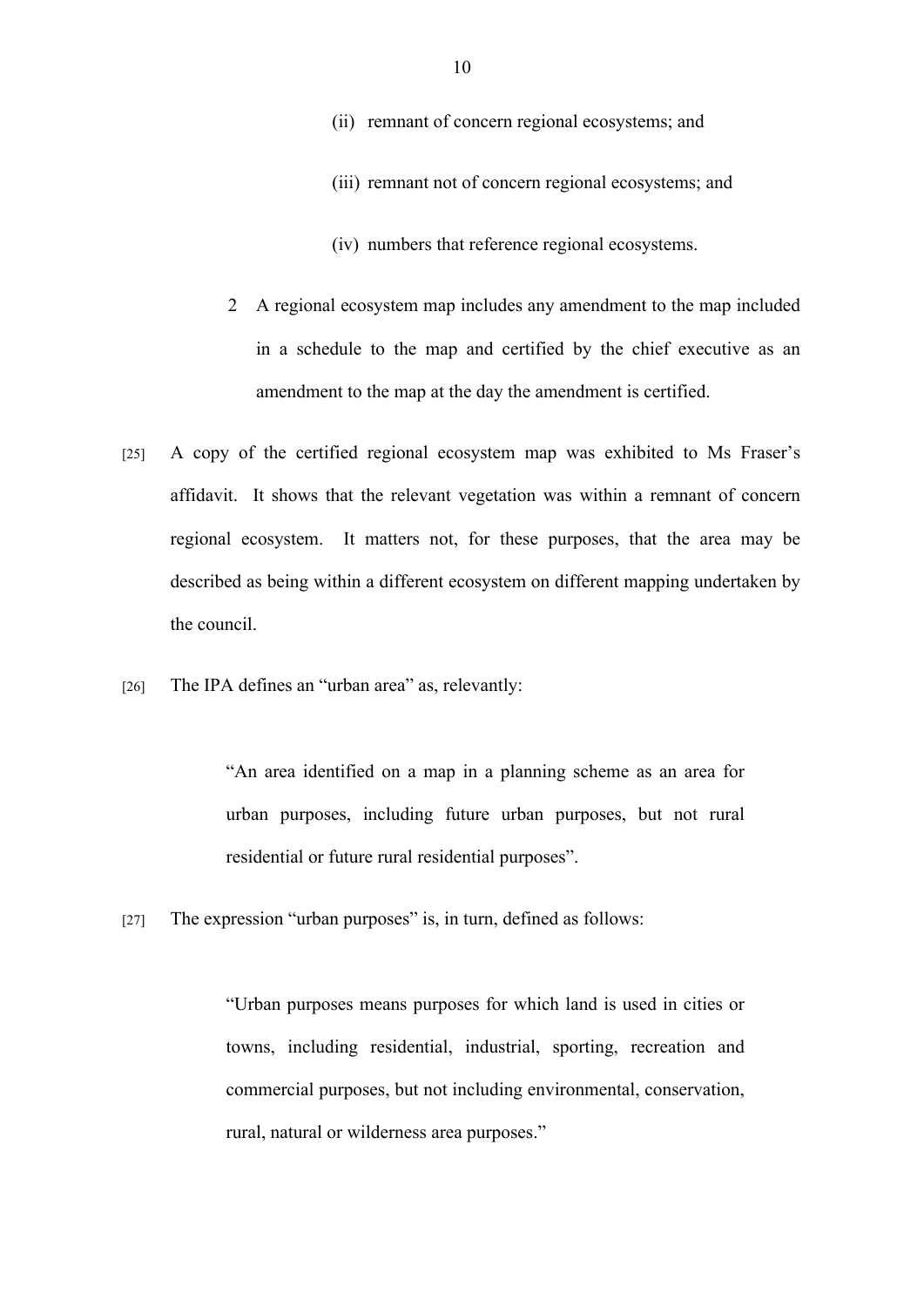- [28] The Council contends that the subject area is identified on maps in the planning scheme as an area for urban purposes rather than environmental, conservation, rural, natural or wilderness area purposes.
- [29] The land is identified on the planning scheme maps as within the Parkland Area. That is one of the "green space areas" within the City Plan, but that is not determinative of the question whether it is an area for urban purposes. The Sport and Recreation Area is also one of the green space areas although it is clearly an area for urban purposes, as defined. Other green space areas, such as the Conservation Area, the Environmental Protection Area and the Rural Area appear to fall outside the meaning of an area for urban purposes.
- [30] The statement of intent for the Parkland Area states that it is for "informal open-air recreation and outdoor cultural and educational activities, and may provide opportunities for informal sports or other events on a casual basis".
- [31] The Desired Environmental Outcomes for such areas include:
	- "2. Parkland areas serve the recreational needs of the city's residents, workers and visitors on local, district and city wide scales.
	- 3. Parkland areas provide a wide range of informal and limited formal recreational, cultural and educational activities. …"
- [32] The level of assessment table unsurprisingly contemplates development within those areas for "park" purposes. The expression "park" is defined as: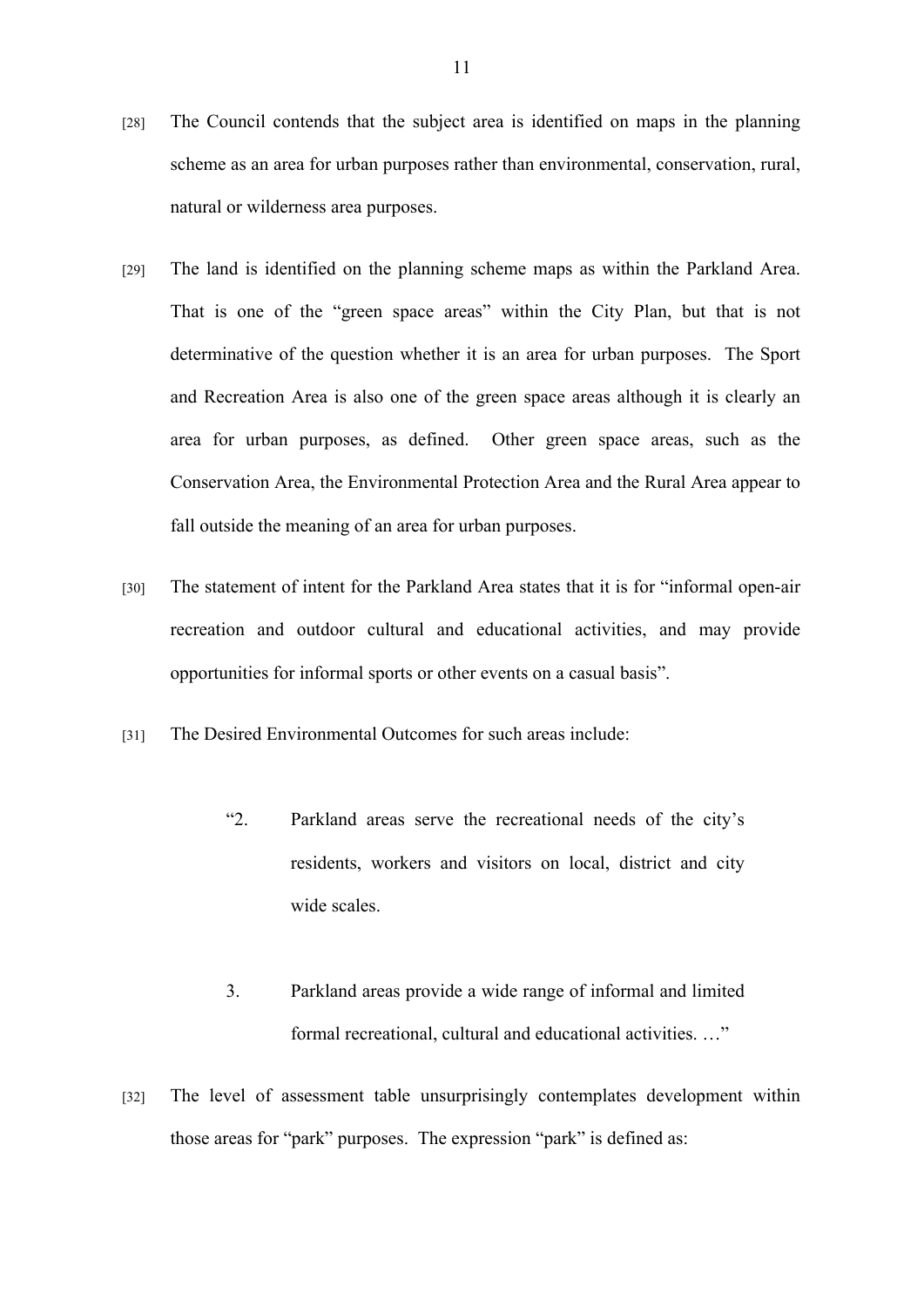"A use of premises by the public for free recreation and enjoyment, e.g. playing field, play ground or ornamental garden areas, which are used infrequently for events. Facilities for park users may include kiosks, shelters, play equipment, car parking areas or public conveniences."

- [33] The Desired Environmental Outcomes for the parkland area also refer to such areas providing "visual relief from the built environment and a retreat from developed areas" and also to the minimisation of adverse impacts on biodiversity. When one has regard to the provisions read as a whole however, it is evident that parkland areas are an integral part of the urban fabric, to serve the need for informal open air recreation, cultural and education activities for the city's residents, workers and visitors. These are purposes for which land is used in cities. They contrast with the intent for areas such as the Conservation Area and the Environmental Protection Area, which are focussed more strongly on environmental purposes.
- [34] The subject land is also identified on map A in the Cannon Hill District Local Plan. That map identifies the Minnippi Parklands as part of the "open space" areas and bears the number "3.10". That is reference to para 3.10 of the Precinct Intents for the local plan, which states as follows:

"Minnippi Parklands should continue to function as a regional park with a passive recreation focus. A network of shared bikeways should improve circulation and link to external features and communities, including Meadowlands Picnic Grounds, Murarrie Recreation Reserve, Cannon Hill District Shopping Centre and surrounding residential areas."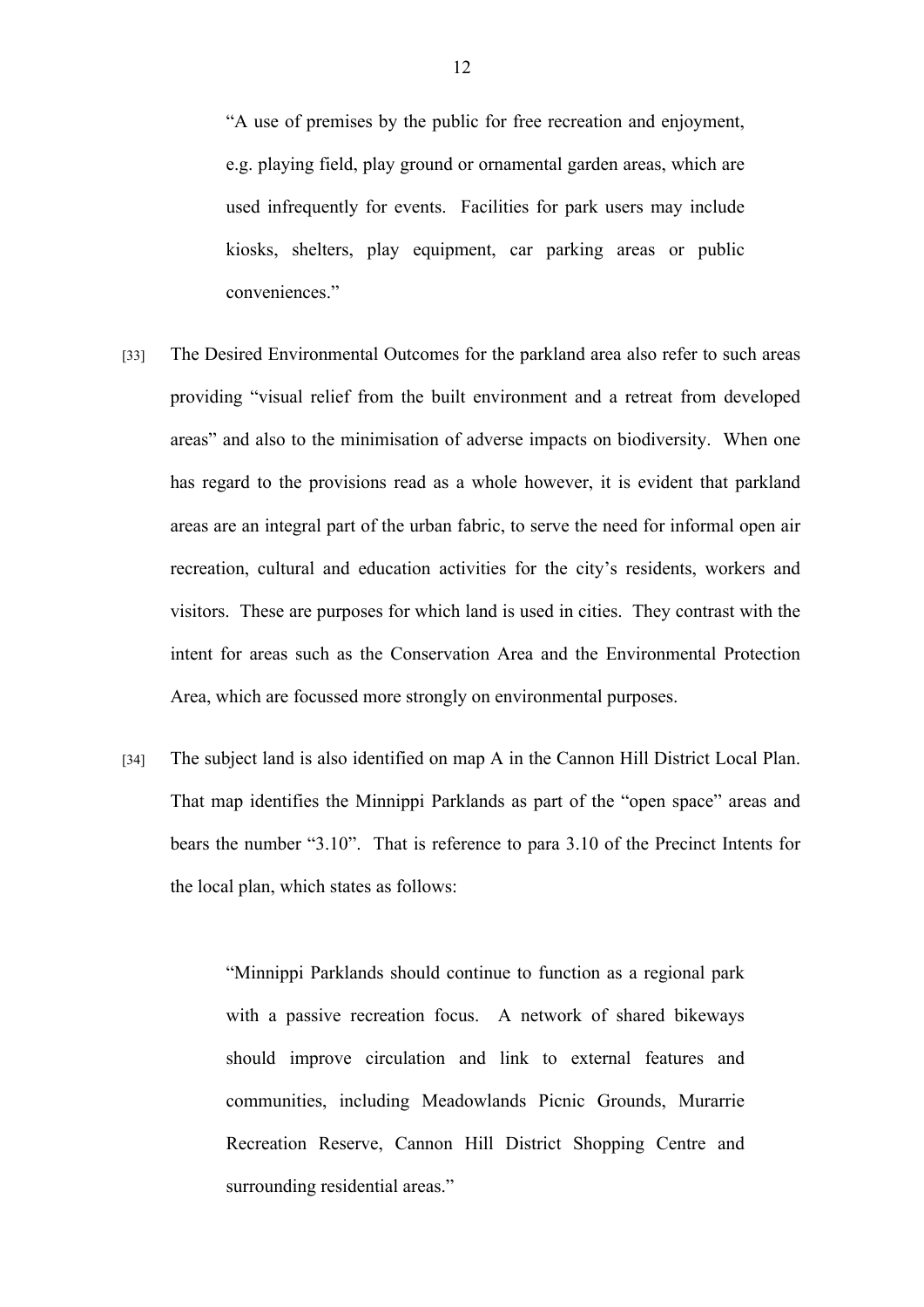- [35] The intent for the Minnippi Parklands to function as a regional park with a passive recreation focus, with a network of shared bikeways linking to external features and communities, serves to reinforce the conclusion that it is an urban area identified, on the planning scheme maps, as an area for urban purposes, including recreation purposes, being purposes for which land is used in cities.
- [36] That is sufficient to dispose of this issue, since I am satisfied that any clearing of native vegetation which occurred in the context of the construction of the bikeway was clearing which fell within item  $1A(g)$  of table 4 of Pt 1 of schedule 8 of the IPA.
- [37] Had the clearing not been for urban purposes in an urban area then the Council concedes that it would have involved some assessable development, since there was some clearing of native vegetation. The extent of that clearing was however, quite limited.
- [38] During the design phase for the bikeway, Ms Fraser identified that one exotic tree, a Chinese Elm, would need to be removed as part of the bikeway construction. In addition, a 5 m security buffer zone to Bulimba Creek was required, involving the removal of under storey shrubby vegetation, consisting mainly of Lantana and other weeds, although it was not possible to be certain that some native woody herbage would not also be removed during clearing. No mangroves or marine plants were required to be removed.
- [39] Given that some clearing would be involved, Ms Fraser consulted the Department of Natural Resources and Water. Subsequently, Council received a letter from the Department, dated 23 October 2007, which stated that the bikeway project did not require a permit. As a result of her inspections during construction, however, Ms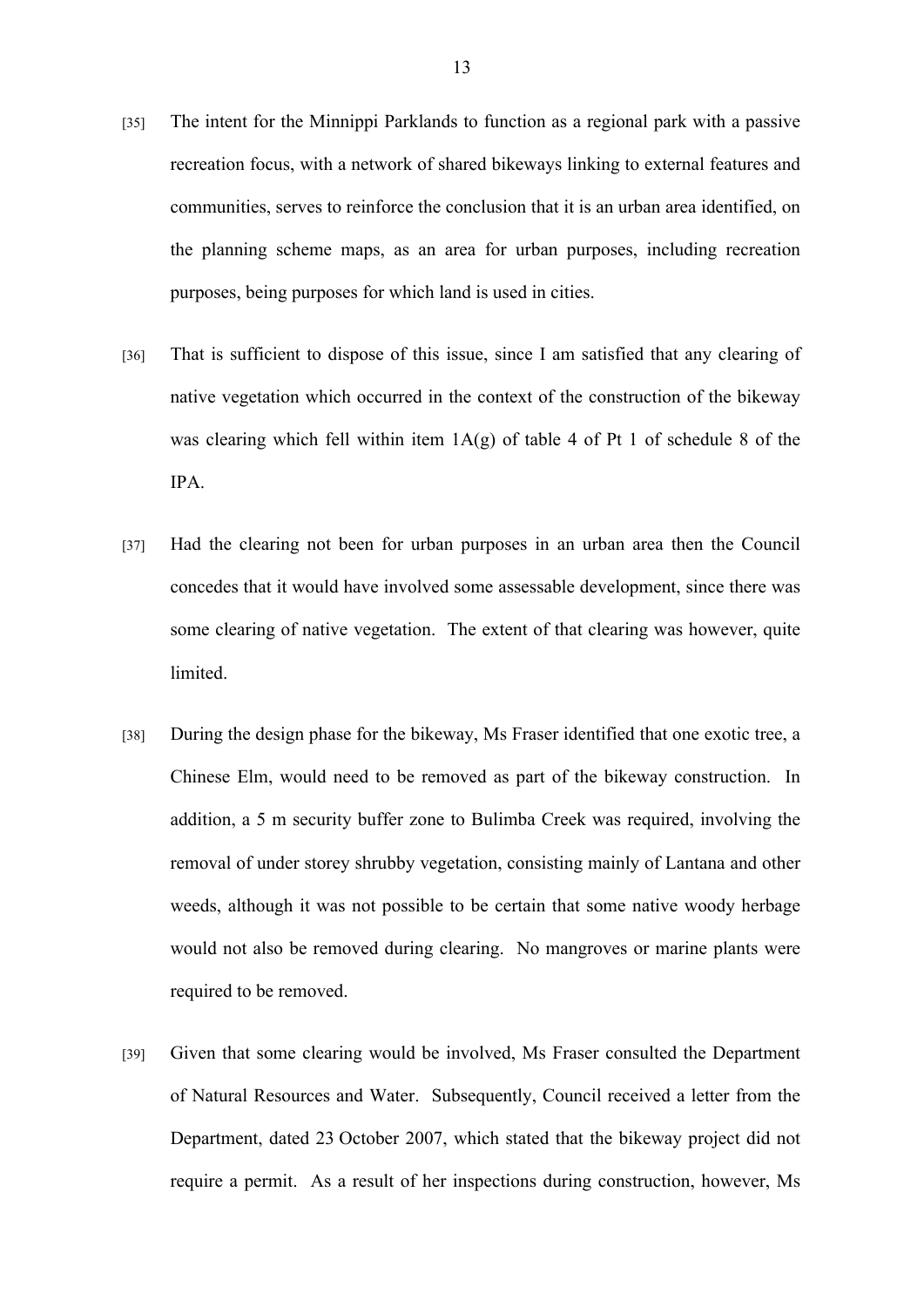Fraser formed the view that two native trees, of less than 10 cm diameter at breast height had been removed.

- [40] The relief which the applicant requests is discretionary in nature.<sup>8</sup> Had I found that the construction of the bikeway involved assessable development by reason of the clearing of native vegetation, then it would have been necessary to determine whether relief ought to be refused on discretionary grounds. The court is, of course, always mindful of the importance of upholding the integrity of planning laws and will not lightly ignore a breach of them, but the extent of clearing of native vegetation was small and the council did not knowingly and deliberately set out to ignore a requirement for an approval. Indeed it raised the matter with the department and appears to have acted in good faith. The clearing and bikeway construction are now complete. Council for the respondent sought the opportunity to adduce further evidence, including as to the cost and inconvenience of any remedial orders, in the event that the court was otherwise minded to grant relief. My conclusion otherwise however, makes it unnecessary to consider that further.
- [41] It is an unfortunate consequence of the complexity of the planning legislation and planning schemes, that even the question of whether an approval is required for development, is not always an easy or straightforward one to answer. I can appreciate the difficulty which the appellant has encountered in navigating the statutory maze and do not doubt the sincerity of his concern for the wildlife in general or the squirrel gliders in particular. I have however, concluded that he has failed to establish that the bikeway construction which has occurred to date involved any assessable development.

<sup>8</sup> *Warringah Shire Council v Sedevcic* (1987) 10 NSWLR 335; *ACR Trading Pty Ltd v Fat-Sel Pty Ltd* (1987) 11 NSWLR 67.